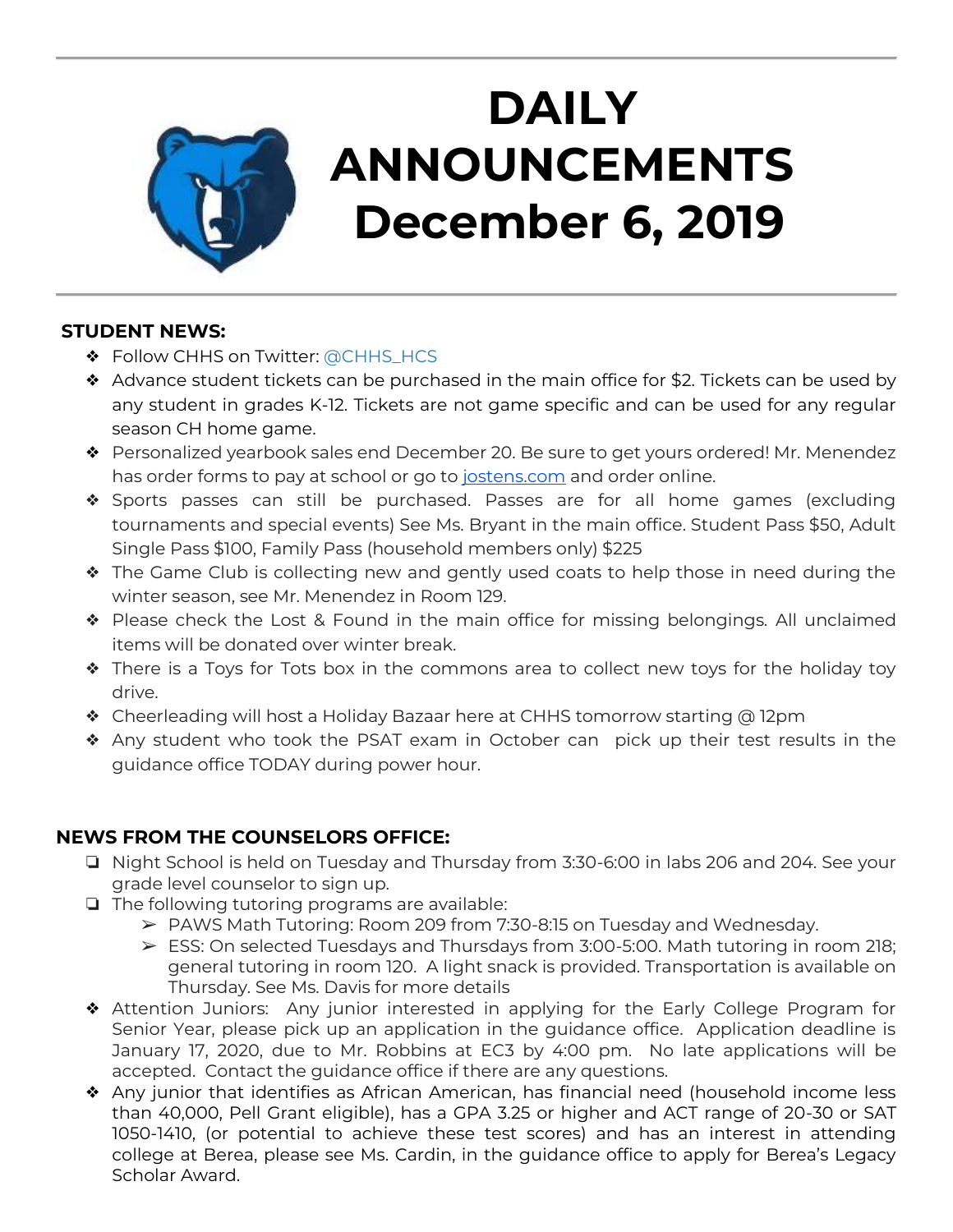

# **DAILY ANNOUNCEMENTS December 6, 2019**

- ❖ Juniors and any student wanting to prepare for or retake the ACT, a reminder that 2nd half Power Hour ACT instruction is offered throughout Trimester B.
	- $\triangleright$  Monday: Mau (123) English/Reading
	- ➢ Tuesday: Sherrard (112) English
	- $\triangleright$  Wednesday: Gray (114) Reading.. 2/4 types of passages
	- $\triangleright$  Thursday: Hobbs (115) English
	- $\triangleright$  Friday: Jensen (215) Reading.  $2/4$  types of passages

### **UPCOMING EVENTS:**

- December 20: Last Day Before Winter Break
- December 23-January 3: Winter Break--No School
- January 6: School Dismissed (Professional Learning Day for Faculty/Staff)
- January 7: Students Return
- January 20: School Dismissed (Martin L. King Day)

#### **SPORTS NEWS:**

- ★ Follow us on Twitter for sports action! **[@](https://twitter.com/chhsbruinathl)**[chhsbruinathl](https://twitter.com/chhsbruinathl)
- ★ Softball conditioning starts Monday, November 11. Conditioning will be on Monday and Wednesday from 4:00 to 5:30. Must have a sports physical. Conditioning will be in at the softball complex if the temperature is above 40 degrees. If the weather is below 40, conditioning will be in the big gym landing. See Coach Goodman if you have questions.
- $\star$  Good luck to Archery competing at Bullitt Central
- ★ Good luck to Bowling @ Manuel
- ★ Good luck to Wrestling @ Scott County
- ★ The Basketball Teams will play in the Hall of Fame Classic. Boys will play here at CHHS @ 730pm tomorrow, Girls will play @ 2pm at E'town High School. Adult tickets are \$10, Students \$5.

## **CLUB NEWS:**

- ➔ Attention all Dance Club members: Practice is Monday and Tuesday of each week from 3:30-5:30 in room 133. Be there!
- → The Bruin Art Club will be meeting during Power Hour on Friday, December 6th. We will do a make and take miniature painting project! Space is limited, so arrive on time! The regular meeting this month will be on Wednesday, December 18th after school until 5 pm. We will do a gift exchange and Mrs. Carpenter will bring snacks.